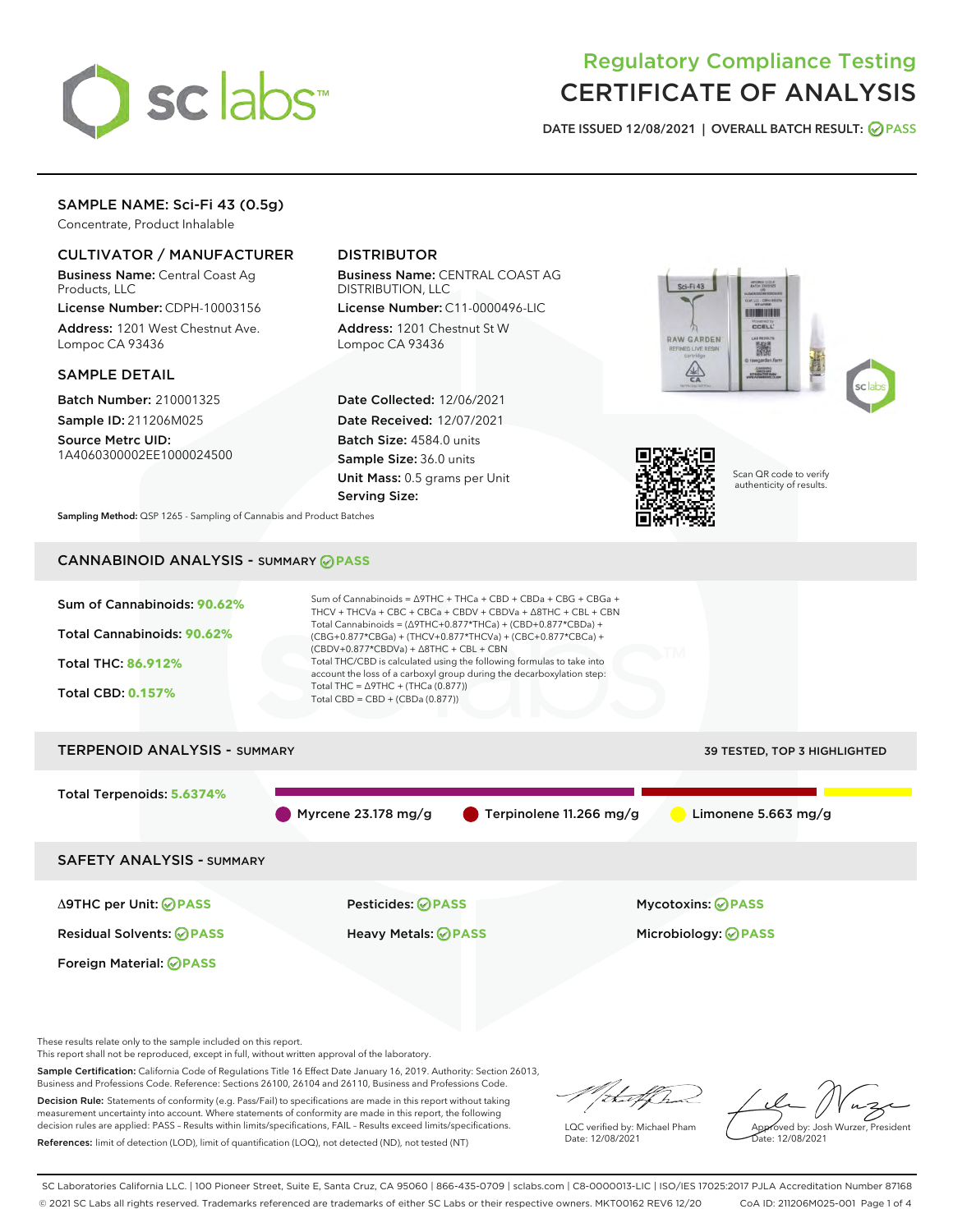

Terpene analysis utilizing gas chromatography-flame ionization detection (GC-



SCI-FI 43 (0.5G) | DATE ISSUED 12/08/2021 | OVERALL BATCH RESULT: 2 PASS

TERPENOID TEST RESULTS - 12/08/2021

FID). **Method:** QSP 1192 - Analysis of Terpenoids by GC-FID

# CANNABINOID TEST RESULTS - 12/07/2021 2 PASS

Tested by high-performance liquid chromatography with diode-array detection (HPLC-DAD). **Method:** QSP 1157 - Analysis of Cannabinoids by HPLC-DAD

#### TOTAL CANNABINOIDS: **90.62%**

Total Cannabinoids (Total THC) + (Total CBD) + (Total CBG) + (Total THCV) + (Total CBC) + (Total CBDV) + ∆8THC + CBL + CBN

TOTAL THC: **86.912%** Total THC (∆9THC+0.877\*THCa)

TOTAL CBD: **0.157%**

Total CBD (CBD+0.877\*CBDa)

TOTAL CBG: 2.583% Total CBG (CBG+0.877\*CBGa)

TOTAL THCV: 0.81% Total THCV (THCV+0.877\*THCVa)

TOTAL CBC: ND Total CBC (CBC+0.877\*CBCa)

TOTAL CBDV: ND Total CBDV (CBDV+0.877\*CBDVa)

| <b>COMPOUND</b>  | LOD/LOQ<br>(mg/g)          | <b>MEASUREMENT</b><br><b>UNCERTAINTY</b><br>(mg/g) | <b>RESULT</b><br>(mg/g) | <b>RESULT</b><br>(%) |
|------------------|----------------------------|----------------------------------------------------|-------------------------|----------------------|
| <b>A9THC</b>     | 0.06/0.26                  | ±29.898                                            | 869.12                  | 86.912               |
| <b>CBG</b>       | 0.06/0.19                  | ±1.018                                             | 25.83                   | 2.583                |
| <b>THCV</b>      | 0.1/0.2                    | ±0.40                                              | 8.1                     | 0.81                 |
| <b>CBN</b>       | 0.1/0.3                    | ±0.10                                              | 1.6                     | 0.16                 |
| <b>CBD</b>       | 0.07/0.29                  | ±0.073                                             | 1.57                    | 0.157                |
| $\triangle$ 8THC | 0.1/0.4                    | N/A                                                | <b>ND</b>               | <b>ND</b>            |
| <b>THCa</b>      | 0.05/0.14                  | N/A                                                | <b>ND</b>               | <b>ND</b>            |
| <b>THCVa</b>     | 0.07 / 0.20                | N/A                                                | <b>ND</b>               | <b>ND</b>            |
| <b>CBDa</b>      | 0.02/0.19                  | N/A                                                | <b>ND</b>               | <b>ND</b>            |
| <b>CBDV</b>      | 0.04/0.15                  | N/A                                                | <b>ND</b>               | <b>ND</b>            |
| <b>CBDVa</b>     | 0.03/0.53                  | N/A                                                | <b>ND</b>               | <b>ND</b>            |
| <b>CBGa</b>      | 0.1/0.2                    | N/A                                                | <b>ND</b>               | <b>ND</b>            |
| <b>CBL</b>       | 0.06 / 0.24                | N/A                                                | <b>ND</b>               | <b>ND</b>            |
| <b>CBC</b>       | 0.2 / 0.5                  | N/A                                                | <b>ND</b>               | <b>ND</b>            |
| <b>CBCa</b>      | 0.07 / 0.28                | N/A                                                | <b>ND</b>               | <b>ND</b>            |
|                  | <b>SUM OF CANNABINOIDS</b> |                                                    | $906.2$ mg/g            | 90.62%               |

#### **UNIT MASS: 0.5 grams per Unit**

| ∆9THC per Unit                        | 1120 per-package limit | 434.56 mg/unit  | <b>PASS</b> |
|---------------------------------------|------------------------|-----------------|-------------|
| <b>Total THC per Unit</b>             |                        | 434.56 mg/unit  |             |
| <b>CBD</b> per Unit                   |                        | $0.78$ mg/unit  |             |
| <b>Total CBD per Unit</b>             |                        | $0.78$ mg/unit  |             |
| Sum of Cannabinoids<br>per Unit       |                        | 453.1 mg/unit   |             |
| <b>Total Cannabinoids</b><br>per Unit |                        | $453.1$ mg/unit |             |

| <b>COMPOUND</b>         | LOD/LOQ<br>(mg/g) | <b>MEASUREMENT</b><br><b>UNCERTAINTY</b><br>(mg/g) | <b>RESULT</b><br>(mg/g)                         | <b>RESULT</b><br>$(\%)$ |
|-------------------------|-------------------|----------------------------------------------------|-------------------------------------------------|-------------------------|
| <b>Myrcene</b>          | 0.008 / 0.025     | ±0.2990                                            | 23.178                                          | 2.3178                  |
| Terpinolene             | 0.008 / 0.026     | ±0.2310                                            | 11.266                                          | 1.1266                  |
| Limonene                | 0.005 / 0.016     | ±0.0810                                            | 5.663                                           | 0.5663                  |
| Ocimene                 | 0.011 / 0.038     | ±0.1071                                            | 3.338                                           | 0.3338                  |
| $\beta$ Caryophyllene   | 0.004 / 0.012     | ±0.0920                                            | 2.585                                           | 0.2585                  |
| $\alpha$ Pinene         | 0.005 / 0.017     | ±0.0201                                            | 2.335                                           | 0.2335                  |
| $\beta$ Pinene          | 0.004 / 0.014     | ±0.0268                                            | 2.328                                           | 0.2328                  |
| Linalool                | 0.009 / 0.032     | ±0.0305                                            | 0.802                                           | 0.0802                  |
| <b>Terpineol</b>        | 0.016 / 0.055     | ±0.0465                                            | 0.758                                           | 0.0758                  |
| $\alpha$ Humulene       | 0.009/0.029       | ±0.0200                                            | 0.624                                           | 0.0624                  |
| Valencene               | 0.009 / 0.030     | ±0.0352                                            | 0.511                                           | 0.0511                  |
| trans-ß-Farnesene       | 0.008 / 0.025     | ±0.0159                                            | 0.447                                           | 0.0447                  |
| $\alpha$ Phellandrene   | 0.006 / 0.020     | ±0.0053                                            | 0.388                                           | 0.0388                  |
| 3 Carene                | 0.005 / 0.018     | ±0.0055                                            | 0.388                                           | 0.0388                  |
| $\alpha$ Terpinene      | 0.005 / 0.017     | ±0.0050                                            | 0.337                                           | 0.0337                  |
| Fenchol                 | 0.010 / 0.034     | ±0.0128                                            | 0.332                                           | 0.0332                  |
| $\gamma$ Terpinene      | 0.006 / 0.018     | ±0.0049                                            | 0.285                                           | 0.0285                  |
| Guaiol                  | 0.009 / 0.030     | ±0.0081                                            | 0.172                                           | 0.0172                  |
| Camphene                | 0.005 / 0.015     | ±0.0016                                            | 0.139                                           | 0.0139                  |
| Nerolidol               | 0.009 / 0.028     | ±0.0077                                            | 0.122                                           | 0.0122                  |
| <b>Borneol</b>          | 0.005 / 0.016     | ±0.0030                                            | 0.072                                           | 0.0072                  |
| p-Cymene                | 0.005 / 0.016     | ±0.0014                                            | 0.052                                           | 0.0052                  |
| Fenchone                | 0.009 / 0.028     | ±0.0014                                            | 0.047                                           | 0.0047                  |
| Sabinene                | 0.004 / 0.014     | ±0.0005                                            | 0.045                                           | 0.0045                  |
| Eucalyptol              | 0.006 / 0.018     | ±0.0011                                            | 0.045                                           | 0.0045                  |
| $\alpha$ Bisabolol      | 0.008 / 0.026     | ±0.0022                                            | 0.041                                           | 0.0041                  |
| Citronellol             | 0.003 / 0.010     | ±0.0019                                            | 0.039                                           | 0.0039                  |
| Caryophyllene<br>Oxide  | 0.010 / 0.033     | ±0.0016                                            | 0.035                                           | 0.0035                  |
| Sabinene Hydrate        | 0.006 / 0.022     | N/A                                                | <loq< th=""><th><loq< th=""></loq<></th></loq<> | <loq< th=""></loq<>     |
| Nerol                   | 0.003 / 0.011     | N/A                                                | <loq< th=""><th><loq< th=""></loq<></th></loq<> | <loq< th=""></loq<>     |
| (-)-Isopulegol          | 0.005 / 0.016     | N/A                                                | ND                                              | ND                      |
| Camphor                 | 0.006 / 0.019     | N/A                                                | ND                                              | ND                      |
| Isoborneol              | 0.004 / 0.012     | N/A                                                | ND                                              | ND                      |
| Menthol                 | 0.008 / 0.025     | N/A                                                | ND                                              | ND                      |
| $R-(+)$ -Pulegone       | 0.003 / 0.011     | N/A                                                | ND                                              | ND                      |
| Geraniol                | 0.002 / 0.007     | N/A                                                | ND                                              | ND                      |
| <b>Geranyl Acetate</b>  | 0.004 / 0.014     | N/A                                                | ND                                              | ND                      |
| $\alpha$ Cedrene        | 0.005 / 0.016     | N/A                                                | ND                                              | ND                      |
| Cedrol                  | 0.008 / 0.027     | N/A                                                | ND                                              | ND                      |
| <b>TOTAL TERPENOIDS</b> |                   |                                                    | 56.374 mg/g                                     | 5.6374%                 |

SC Laboratories California LLC. | 100 Pioneer Street, Suite E, Santa Cruz, CA 95060 | 866-435-0709 | sclabs.com | C8-0000013-LIC | ISO/IES 17025:2017 PJLA Accreditation Number 87168 © 2021 SC Labs all rights reserved. Trademarks referenced are trademarks of either SC Labs or their respective owners. MKT00162 REV6 12/20 CoA ID: 211206M025-001 Page 2 of 4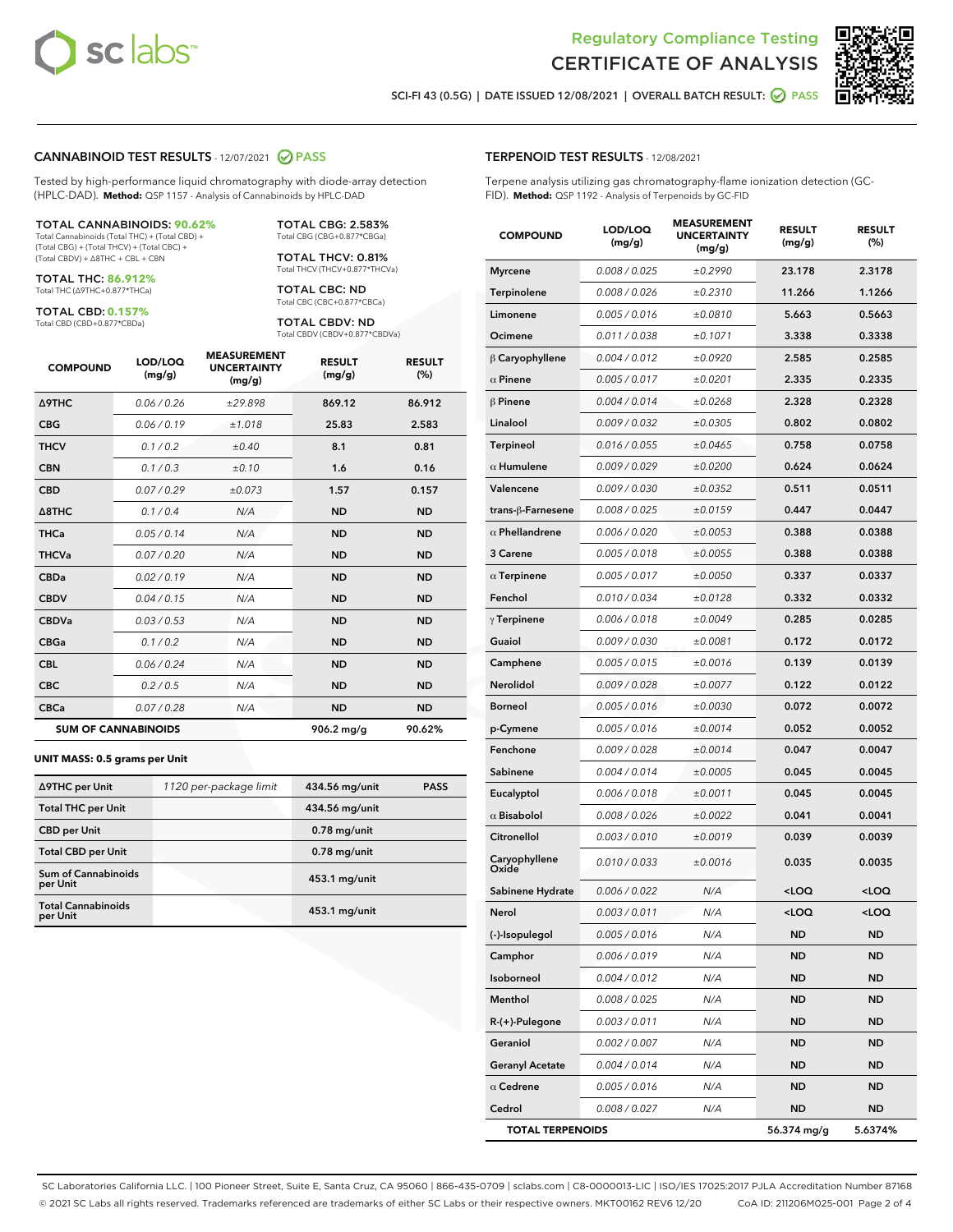



SCI-FI 43 (0.5G) | DATE ISSUED 12/08/2021 | OVERALL BATCH RESULT: O PASS

# CATEGORY 1 PESTICIDE TEST RESULTS - 12/08/2021 2 PASS

Pesticide and plant growth regulator analysis utilizing high-performance liquid chromatography-mass spectrometry (HPLC-MS) or gas chromatography-mass spectrometry (GC-MS). \*GC-MS utilized where indicated. **Method:** QSP 1212 - Analysis of Pesticides and Mycotoxins by LC-MS or QSP 1213 - Analysis of Pesticides by GC-MS

| 0.03 / 0.08<br><b>ND</b><br><b>PASS</b><br>Aldicarb<br>$\ge$ LOD<br>N/A<br>Carbofuran<br><b>ND</b><br>0.02 / 0.05<br>$\ge$ LOD<br>N/A<br><b>PASS</b><br>Chlordane*<br>0.03 / 0.08<br>$\ge$ LOD<br>N/A<br><b>ND</b><br><b>PASS</b><br>Chlorfenapyr*<br>0.03/0.10<br>$\ge$ LOD<br>N/A<br><b>ND</b><br><b>PASS</b><br>Chlorpyrifos<br>0.02 / 0.06<br>N/A<br><b>ND</b><br><b>PASS</b><br>$\ge$ LOD<br>Coumaphos<br>0.02 / 0.07<br>N/A<br><b>ND</b><br><b>PASS</b><br>$\ge$ LOD<br>Daminozide<br>0.02 / 0.07<br>N/A<br><b>ND</b><br><b>PASS</b><br>$\ge$ LOD<br><b>DDVP</b><br>0.03/0.09<br>$>$ LOD<br>N/A<br><b>ND</b><br><b>PASS</b><br>(Dichlorvos)<br>Dimethoate<br>0.03 / 0.08<br>$\ge$ LOD<br><b>ND</b><br><b>PASS</b><br>N/A<br>0.03/0.10<br>N/A<br><b>ND</b><br><b>PASS</b><br>Ethoprop(hos)<br>$>$ LOD<br>N/A<br><b>ND</b><br><b>PASS</b><br>Etofenprox<br>0.02 / 0.06<br>$\ge$ LOD<br>Fenoxycarb<br>0.03 / 0.08<br>$\ge$ LOD<br>N/A<br><b>ND</b><br><b>PASS</b><br>0.03 / 0.08<br>$\ge$ LOD<br>N/A<br><b>ND</b><br><b>PASS</b><br>Fipronil<br>Imazalil<br>0.02 / 0.06<br>$\geq$ LOD<br>N/A<br><b>ND</b><br><b>PASS</b><br><b>Methiocarb</b><br>0.02 / 0.07<br>$\ge$ LOD<br>N/A<br><b>ND</b><br><b>PASS</b><br>Methyl<br>0.03/0.10<br>N/A<br><b>ND</b><br><b>PASS</b><br>$\ge$ LOD<br>parathion<br>0.03/0.09<br><b>Mevinphos</b><br>$\ge$ LOD<br>N/A<br><b>ND</b><br><b>PASS</b><br>Paclobutrazol<br>0.02 / 0.05<br>$>$ LOD<br>N/A<br><b>ND</b><br><b>PASS</b><br>0.03 / 0.09<br>N/A<br>$\ge$ LOD<br><b>ND</b><br><b>PASS</b><br>Propoxur<br>0.03 / 0.08<br><b>ND</b><br><b>PASS</b><br>Spiroxamine<br>$\ge$ LOD<br>N/A<br>Thiacloprid<br>0.03/0.10<br>$\ge$ LOD<br>N/A<br><b>ND</b><br><b>PASS</b> | <b>COMPOUND</b> | LOD/LOQ<br>$(\mu g/g)$ | <b>ACTION</b><br><b>LIMIT</b><br>$(\mu g/g)$ | <b>MEASUREMENT</b><br><b>UNCERTAINTY</b><br>$(\mu g/g)$ | <b>RESULT</b><br>$(\mu g/g)$ | <b>RESULT</b> |
|---------------------------------------------------------------------------------------------------------------------------------------------------------------------------------------------------------------------------------------------------------------------------------------------------------------------------------------------------------------------------------------------------------------------------------------------------------------------------------------------------------------------------------------------------------------------------------------------------------------------------------------------------------------------------------------------------------------------------------------------------------------------------------------------------------------------------------------------------------------------------------------------------------------------------------------------------------------------------------------------------------------------------------------------------------------------------------------------------------------------------------------------------------------------------------------------------------------------------------------------------------------------------------------------------------------------------------------------------------------------------------------------------------------------------------------------------------------------------------------------------------------------------------------------------------------------------------------------------------------------------------------------------------------------------------------------------------|-----------------|------------------------|----------------------------------------------|---------------------------------------------------------|------------------------------|---------------|
|                                                                                                                                                                                                                                                                                                                                                                                                                                                                                                                                                                                                                                                                                                                                                                                                                                                                                                                                                                                                                                                                                                                                                                                                                                                                                                                                                                                                                                                                                                                                                                                                                                                                                                         |                 |                        |                                              |                                                         |                              |               |
|                                                                                                                                                                                                                                                                                                                                                                                                                                                                                                                                                                                                                                                                                                                                                                                                                                                                                                                                                                                                                                                                                                                                                                                                                                                                                                                                                                                                                                                                                                                                                                                                                                                                                                         |                 |                        |                                              |                                                         |                              |               |
|                                                                                                                                                                                                                                                                                                                                                                                                                                                                                                                                                                                                                                                                                                                                                                                                                                                                                                                                                                                                                                                                                                                                                                                                                                                                                                                                                                                                                                                                                                                                                                                                                                                                                                         |                 |                        |                                              |                                                         |                              |               |
|                                                                                                                                                                                                                                                                                                                                                                                                                                                                                                                                                                                                                                                                                                                                                                                                                                                                                                                                                                                                                                                                                                                                                                                                                                                                                                                                                                                                                                                                                                                                                                                                                                                                                                         |                 |                        |                                              |                                                         |                              |               |
|                                                                                                                                                                                                                                                                                                                                                                                                                                                                                                                                                                                                                                                                                                                                                                                                                                                                                                                                                                                                                                                                                                                                                                                                                                                                                                                                                                                                                                                                                                                                                                                                                                                                                                         |                 |                        |                                              |                                                         |                              |               |
|                                                                                                                                                                                                                                                                                                                                                                                                                                                                                                                                                                                                                                                                                                                                                                                                                                                                                                                                                                                                                                                                                                                                                                                                                                                                                                                                                                                                                                                                                                                                                                                                                                                                                                         |                 |                        |                                              |                                                         |                              |               |
|                                                                                                                                                                                                                                                                                                                                                                                                                                                                                                                                                                                                                                                                                                                                                                                                                                                                                                                                                                                                                                                                                                                                                                                                                                                                                                                                                                                                                                                                                                                                                                                                                                                                                                         |                 |                        |                                              |                                                         |                              |               |
|                                                                                                                                                                                                                                                                                                                                                                                                                                                                                                                                                                                                                                                                                                                                                                                                                                                                                                                                                                                                                                                                                                                                                                                                                                                                                                                                                                                                                                                                                                                                                                                                                                                                                                         |                 |                        |                                              |                                                         |                              |               |
|                                                                                                                                                                                                                                                                                                                                                                                                                                                                                                                                                                                                                                                                                                                                                                                                                                                                                                                                                                                                                                                                                                                                                                                                                                                                                                                                                                                                                                                                                                                                                                                                                                                                                                         |                 |                        |                                              |                                                         |                              |               |
|                                                                                                                                                                                                                                                                                                                                                                                                                                                                                                                                                                                                                                                                                                                                                                                                                                                                                                                                                                                                                                                                                                                                                                                                                                                                                                                                                                                                                                                                                                                                                                                                                                                                                                         |                 |                        |                                              |                                                         |                              |               |
|                                                                                                                                                                                                                                                                                                                                                                                                                                                                                                                                                                                                                                                                                                                                                                                                                                                                                                                                                                                                                                                                                                                                                                                                                                                                                                                                                                                                                                                                                                                                                                                                                                                                                                         |                 |                        |                                              |                                                         |                              |               |
|                                                                                                                                                                                                                                                                                                                                                                                                                                                                                                                                                                                                                                                                                                                                                                                                                                                                                                                                                                                                                                                                                                                                                                                                                                                                                                                                                                                                                                                                                                                                                                                                                                                                                                         |                 |                        |                                              |                                                         |                              |               |
|                                                                                                                                                                                                                                                                                                                                                                                                                                                                                                                                                                                                                                                                                                                                                                                                                                                                                                                                                                                                                                                                                                                                                                                                                                                                                                                                                                                                                                                                                                                                                                                                                                                                                                         |                 |                        |                                              |                                                         |                              |               |
|                                                                                                                                                                                                                                                                                                                                                                                                                                                                                                                                                                                                                                                                                                                                                                                                                                                                                                                                                                                                                                                                                                                                                                                                                                                                                                                                                                                                                                                                                                                                                                                                                                                                                                         |                 |                        |                                              |                                                         |                              |               |
|                                                                                                                                                                                                                                                                                                                                                                                                                                                                                                                                                                                                                                                                                                                                                                                                                                                                                                                                                                                                                                                                                                                                                                                                                                                                                                                                                                                                                                                                                                                                                                                                                                                                                                         |                 |                        |                                              |                                                         |                              |               |
|                                                                                                                                                                                                                                                                                                                                                                                                                                                                                                                                                                                                                                                                                                                                                                                                                                                                                                                                                                                                                                                                                                                                                                                                                                                                                                                                                                                                                                                                                                                                                                                                                                                                                                         |                 |                        |                                              |                                                         |                              |               |
|                                                                                                                                                                                                                                                                                                                                                                                                                                                                                                                                                                                                                                                                                                                                                                                                                                                                                                                                                                                                                                                                                                                                                                                                                                                                                                                                                                                                                                                                                                                                                                                                                                                                                                         |                 |                        |                                              |                                                         |                              |               |
|                                                                                                                                                                                                                                                                                                                                                                                                                                                                                                                                                                                                                                                                                                                                                                                                                                                                                                                                                                                                                                                                                                                                                                                                                                                                                                                                                                                                                                                                                                                                                                                                                                                                                                         |                 |                        |                                              |                                                         |                              |               |
|                                                                                                                                                                                                                                                                                                                                                                                                                                                                                                                                                                                                                                                                                                                                                                                                                                                                                                                                                                                                                                                                                                                                                                                                                                                                                                                                                                                                                                                                                                                                                                                                                                                                                                         |                 |                        |                                              |                                                         |                              |               |
|                                                                                                                                                                                                                                                                                                                                                                                                                                                                                                                                                                                                                                                                                                                                                                                                                                                                                                                                                                                                                                                                                                                                                                                                                                                                                                                                                                                                                                                                                                                                                                                                                                                                                                         |                 |                        |                                              |                                                         |                              |               |
|                                                                                                                                                                                                                                                                                                                                                                                                                                                                                                                                                                                                                                                                                                                                                                                                                                                                                                                                                                                                                                                                                                                                                                                                                                                                                                                                                                                                                                                                                                                                                                                                                                                                                                         |                 |                        |                                              |                                                         |                              |               |

# CATEGORY 2 PESTICIDE TEST RESULTS - 12/08/2021 @ PASS

| <b>COMPOUND</b>          | LOD/LOQ<br>$(\mu g/g)$ | <b>ACTION</b><br><b>LIMIT</b><br>$(\mu g/g)$ | <b>MEASUREMENT</b><br><b>UNCERTAINTY</b><br>$(\mu g/g)$ | <b>RESULT</b><br>$(\mu g/g)$ | <b>RESULT</b> |
|--------------------------|------------------------|----------------------------------------------|---------------------------------------------------------|------------------------------|---------------|
| Abamectin                | 0.03/0.10              | 0.1                                          | N/A                                                     | <b>ND</b>                    | <b>PASS</b>   |
| Acephate                 | 0.02/0.07              | 0.1                                          | N/A                                                     | <b>ND</b>                    | <b>PASS</b>   |
| Acequinocyl              | 0.02/0.07              | 0.1                                          | N/A                                                     | <b>ND</b>                    | <b>PASS</b>   |
| Acetamiprid              | 0.02/0.05              | 0.1                                          | N/A                                                     | <b>ND</b>                    | <b>PASS</b>   |
| Azoxystrobin             | 0 02 / 0 07            | 0.1                                          | N/A                                                     | <b>ND</b>                    | <b>PASS</b>   |
| <b>Bifenazate</b>        | 0.01/0.04              | 0.1                                          | N/A                                                     | <b>ND</b>                    | <b>PASS</b>   |
| <b>Bifenthrin</b>        | 0.02 / 0.05            | 3                                            | N/A                                                     | <b>ND</b>                    | <b>PASS</b>   |
| <b>Boscalid</b>          | 0.03/0.09              | 0.1                                          | N/A                                                     | <b>ND</b>                    | <b>PASS</b>   |
| Captan                   | 0.19/0.57              | 0.7                                          | N/A                                                     | <b>ND</b>                    | <b>PASS</b>   |
| Carbaryl                 | 0.02/0.06              | 0.5                                          | N/A                                                     | <b>ND</b>                    | <b>PASS</b>   |
| Chlorantranilip-<br>role | 0.04/0.12              | 10                                           | N/A                                                     | <b>ND</b>                    | <b>PASS</b>   |
| Clofentezine             | 0.03/0.09              | 0.1                                          | N/A                                                     | <b>ND</b>                    | <b>PASS</b>   |

# CATEGORY 2 PESTICIDE TEST RESULTS - 12/08/2021 continued

| <b>COMPOUND</b>               | LOD/LOQ<br>(µg/g) | <b>ACTION</b><br><b>LIMIT</b><br>$(\mu g/g)$ | <b>MEASUREMENT</b><br><b>UNCERTAINTY</b><br>$(\mu g/g)$ | <b>RESULT</b><br>(µg/g) | <b>RESULT</b> |
|-------------------------------|-------------------|----------------------------------------------|---------------------------------------------------------|-------------------------|---------------|
| Cyfluthrin                    | 0.12 / 0.38       | $\overline{c}$                               | N/A                                                     | ND                      | <b>PASS</b>   |
| Cypermethrin                  | 0.11 / 0.32       | $\mathcal{I}$                                | N/A                                                     | ND                      | <b>PASS</b>   |
| <b>Diazinon</b>               | 0.02 / 0.05       | 0.1                                          | N/A                                                     | <b>ND</b>               | <b>PASS</b>   |
| Dimethomorph                  | 0.03 / 0.09       | 2                                            | N/A                                                     | ND                      | <b>PASS</b>   |
| Etoxazole                     | 0.02 / 0.06       | 0.1                                          | N/A                                                     | ND                      | <b>PASS</b>   |
| Fenhexamid                    | 0.03 / 0.09       | 0.1                                          | N/A                                                     | ND                      | <b>PASS</b>   |
| Fenpyroximate                 | 0.02 / 0.06       | 0.1                                          | N/A                                                     | <b>ND</b>               | <b>PASS</b>   |
| Flonicamid                    | 0.03 / 0.10       | 0.1                                          | N/A                                                     | ND                      | <b>PASS</b>   |
| Fludioxonil                   | 0.03 / 0.10       | 0.1                                          | N/A                                                     | ND                      | <b>PASS</b>   |
| Hexythiazox                   | 0.02 / 0.07       | 0.1                                          | N/A                                                     | ND                      | <b>PASS</b>   |
| Imidacloprid                  | 0.04 / 0.11       | 5                                            | N/A                                                     | ND                      | <b>PASS</b>   |
| Kresoxim-methyl               | 0.02 / 0.07       | 0.1                                          | N/A                                                     | ND                      | <b>PASS</b>   |
| Malathion                     | 0.03 / 0.09       | 0.5                                          | N/A                                                     | ND                      | <b>PASS</b>   |
| Metalaxyl                     | 0.02 / 0.07       | $\overline{c}$                               | N/A                                                     | ND                      | <b>PASS</b>   |
| Methomyl                      | 0.03 / 0.10       | $\mathbf{1}$                                 | N/A                                                     | ND                      | <b>PASS</b>   |
| Myclobutanil                  | 0.03 / 0.09       | 0.1                                          | N/A                                                     | <b>ND</b>               | <b>PASS</b>   |
| Naled                         | 0.02 / 0.07       | 0.1                                          | N/A                                                     | ND                      | <b>PASS</b>   |
| Oxamyl                        | 0.04 / 0.11       | 0.5                                          | N/A                                                     | ND                      | PASS          |
| Pentachloronitro-<br>benzene* | 0.03 / 0.09       | 0.1                                          | N/A                                                     | ND                      | <b>PASS</b>   |
| Permethrin                    | 0.04 / 0.12       | 0.5                                          | N/A                                                     | ND                      | <b>PASS</b>   |
| Phosmet                       | 0.03 / 0.10       | 0.1                                          | N/A                                                     | ND                      | <b>PASS</b>   |
| Piperonylbu-<br>toxide        | 0.02 / 0.07       | 3                                            | N/A                                                     | <b>ND</b>               | <b>PASS</b>   |
| Prallethrin                   | 0.03 / 0.08       | 0.1                                          | N/A                                                     | ND                      | <b>PASS</b>   |
| Propiconazole                 | 0.02 / 0.07       | 0.1                                          | N/A                                                     | <b>ND</b>               | <b>PASS</b>   |
| Pyrethrins                    | 0.04 / 0.12       | 0.5                                          | N/A                                                     | ND                      | <b>PASS</b>   |
| Pyridaben                     | 0.02 / 0.07       | 0.1                                          | N/A                                                     | <b>ND</b>               | <b>PASS</b>   |
| Spinetoram                    | 0.02 / 0.07       | 0.1                                          | N/A                                                     | ND                      | <b>PASS</b>   |
| Spinosad                      | 0.02 / 0.07       | 0.1                                          | N/A                                                     | ND                      | <b>PASS</b>   |
| Spiromesifen                  | 0.02 / 0.05       | 0.1                                          | N/A                                                     | <b>ND</b>               | <b>PASS</b>   |
| Spirotetramat                 | 0.02 / 0.06       | 0.1                                          | N/A                                                     | ND                      | <b>PASS</b>   |
| Tebuconazole                  | 0.02 / 0.07       | 0.1                                          | N/A                                                     | ND                      | <b>PASS</b>   |
| Thiamethoxam                  | 0.03 / 0.10       | 5                                            | N/A                                                     | <b>ND</b>               | <b>PASS</b>   |
| Trifloxystrobin               | 0.03 / 0.08       | 0.1                                          | N/A                                                     | <b>ND</b>               | <b>PASS</b>   |

SC Laboratories California LLC. | 100 Pioneer Street, Suite E, Santa Cruz, CA 95060 | 866-435-0709 | sclabs.com | C8-0000013-LIC | ISO/IES 17025:2017 PJLA Accreditation Number 87168 © 2021 SC Labs all rights reserved. Trademarks referenced are trademarks of either SC Labs or their respective owners. MKT00162 REV6 12/20 CoA ID: 211206M025-001 Page 3 of 4